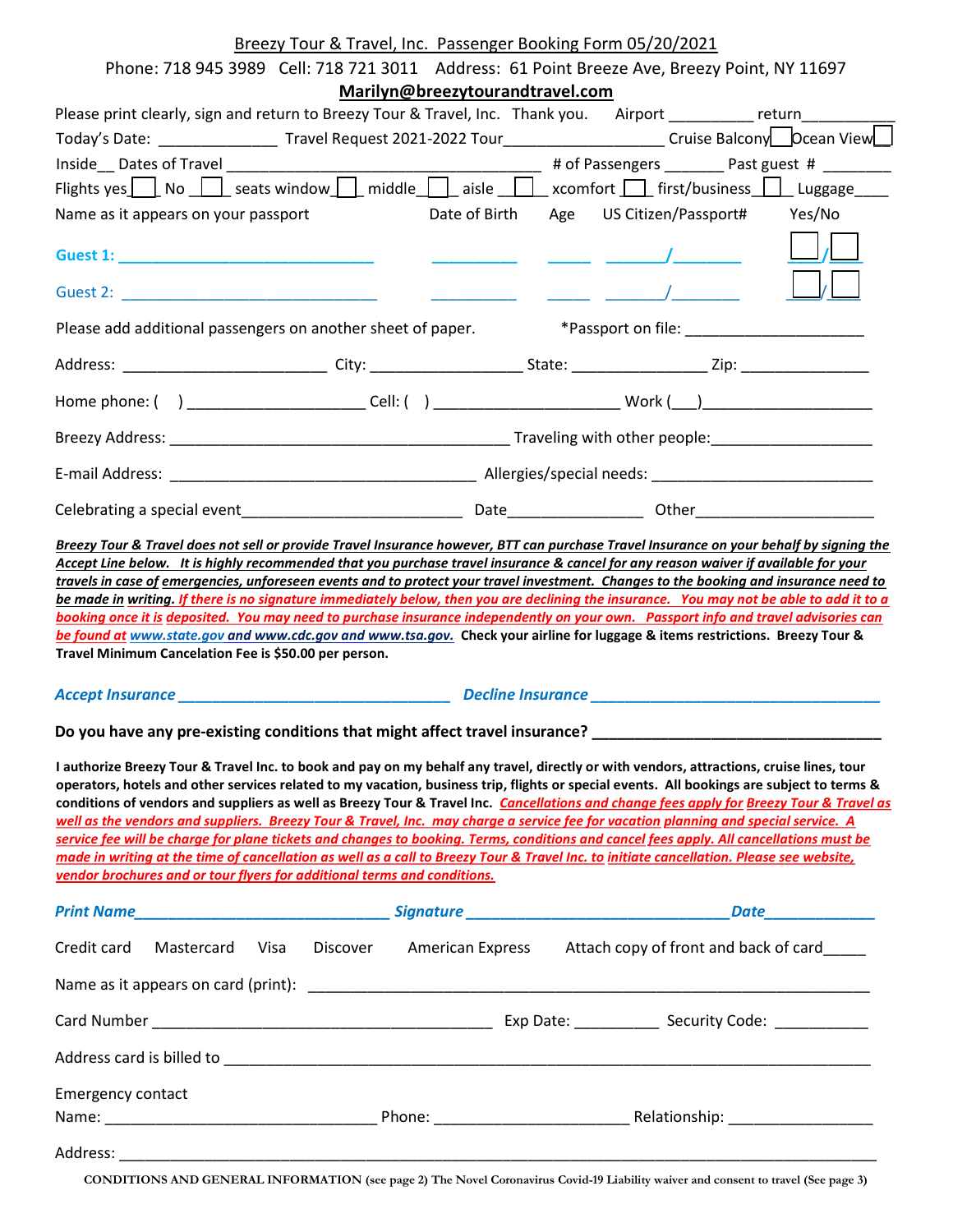## Breezy Tour & Travel, Inc. Passenger Booking Form 05/20/2021

### Phone: 718 945 3989 Cell: 718 721 3011 Address: 61 Point Breeze Ave, Breezy Point, NY 11697 Marilyn@breezytourandtravel.com

RESERVATIONS and PAYMENTS: The Tour/cruise/fit deposit amount is listed on the Website, brochure, flyer or invoice. The deposit is required in order to confirm your booking. Final payment is due ninety (90) days prior to departure unless otherwise indicated on the Website, brochure or flyer. If your reservation is made within ninety (90) days of departure, the entire cost of the trip must be paid at the time of the request in order to secure confirmation.

CREDIT CARDS: Are not accepted for Breezy Tour & Travel, Inc. custom tours. All payments should be made in cash or by check. Reservations are not confirmed until check clears. For all other travel suppliers and vendors credit card terms and conditions apply. Credit cards are accepted for cruises, vendor escorted tours & most FIT

RESERVATION CHANGES: A change of any kind, such as a change of tour or tour date is considered a new booking. Cancellation fees apply and any charges from hotels or attractions that are paid in advance on your behalf will be charged. Names changes are subject to a \$25.00 per person fee. Name changes are not accepted for cruises or tours that include air travel. Cancellation fee schedule applies for all bookings including group, individual, FIT and all other travel.

INSURANCE: Breezy Tour & Travel, Inc. strongly recommends that you procure insurance against your cancellation of a tour or your inability to travel or continue a tour due to injury or illness. Luggage should be insured against loss. Insurance is available through your insurance broker.

CANCELLATION BY YOU: We must receive your cancellation notice in writing by email or overnight courier. Your cancellation date will be the date on which we receive your notice. Tours are non-transferrable. Please call Breezy Tour & Travel Inc. to let us know your written cancellation is on its way and we confirm you are cancelling.

- If we receive your cancellation notice ninety-one (91) days or more from the tour departure date, we will refund fifty percent (50%) of the deposit amount and the entire tour price, to the extent that you have made that payment.
- If we receive your cancellation notice ninety (90) days or fewer prior to the departure date, we will retain one hundred percent (100%) of the tour price.
- Any penalty imposed either by an airline, cruise line, or tour company, including for airline service between points on the tour ("Internal Air") or travel to and from the tour, is your responsibility.

SEATING: All seats are reserved and assigned in order of receipt of reservations. Seats are not rotated on one-day tours. On multi-day tours seats are rotated in accordance with policy in an effort to be fair and to share preferred seating. Such policy may be varied in the interest of a particular tour or for travelers who meet special assistance requirements when informed in advance. Passengers who would like to request being seated together should make their reservations at the same time. **SMOKING:** There is no smoking on the bus.

CELL PHONES: Please put your phone ringer on vibrate or silent mode and refrain from using your cell phone on the bus except for emergencies. Please use a low tone of voice and do not disrupt the passengers around you. Thank you for your understanding and cooperation.

BAGGAGE and PERSONAL ITEMS DISCLAIMER: Although all effort is made to care for passenger luggage as carefully as possible, Breezy Tour & Travel, Inc. is not responsible for and does not assume liability for or accept claims for loss or damage to luggage or any other personal items. Travel insurance is strongly recommended.

LIMITATION of LIABILITY: Breezy Tour & Travel, Inc. acts only as an agent for the traveler and in no event will we be held liable for loss, claim, damage, or any special, punitive, exemplary, direct, indirect, incidental or consequential damages of any kind, including delays, injuries, accidents , your medical/health problems or physical disabilities, loss of personal property or non-performance on the part of bus operators, hotels, restaurants or attractions or loss of enjoyment as a result of such. Breezy Tour & Travel, Inc. reserves the right to decline or retain any person as a member of its tours. Breezy Tour & Travel, Inc. at all times endeavors to provide the hotels, restaurants and other tour features as presented. We reserve the right to substitute without notice any comparable tour features without change in price or to cancel any tour, provided refund is made. In the event of an act of God, war (declared or undeclared), terrorism or any other event beyond our control including acts of nature that results in the cancellation of a tour, Breezy Tour & Travel, Inc. reserves the right to issue a credit in lieu of a money-back refund.

TRAVELERS NEEDING SPECIAL ASSISTANCE: Breezy Tour & Travel, Inc. will make reasonable efforts to accommodate the special needs of travelers when informed in advance and is within our control. We regret that our drivers, tour directors and other staff are not equipped to individually assist passengers with walking, dining or other routine activities. Passengers traveling with a wheelchair must have someone with them who is able to assist them in the storage and set-up of the wheelchair. Wheelchairs and other equipment provided by Breezy Tour & Travel, Inc. or other attractions are used at your own risk. Breezy Tour & Travel, Inc. takes no responsibility for misuse, damages or breakdowns.

NOT INCLUDED in TOUR COSTS: Wine, beer, liquor, soft drinks and tips for beverages purchased on your own. Laundry, valet, telephone calls and, on multi-day tours, handling fees for more than one piece of luggage. Airline luggage fees are not included unless noted on the booking.

GRATUITIES INCLUDED: All tipping for luggage and meals where included and have been provided by Breezy Tour & Travel, Inc.

GRATUITIES NOT INCLUDED: Customary gratuities to the tour director, local guides and driver are not included unless stated. Gratuities should be extended on a per passenger basis and not as a group. SPECIAL REQUESTS: Breezy Tour & Travel, Inc. cannot confirm special requests such as meal requirements, room configurations or airline seating. All requests will be forwarded to the appropriate vendor. However, Breezy Tour & Travel, Inc. does not control or supervise any restaurant, hotel, attraction or airline.

Thank you for your business! Happy Travelin….